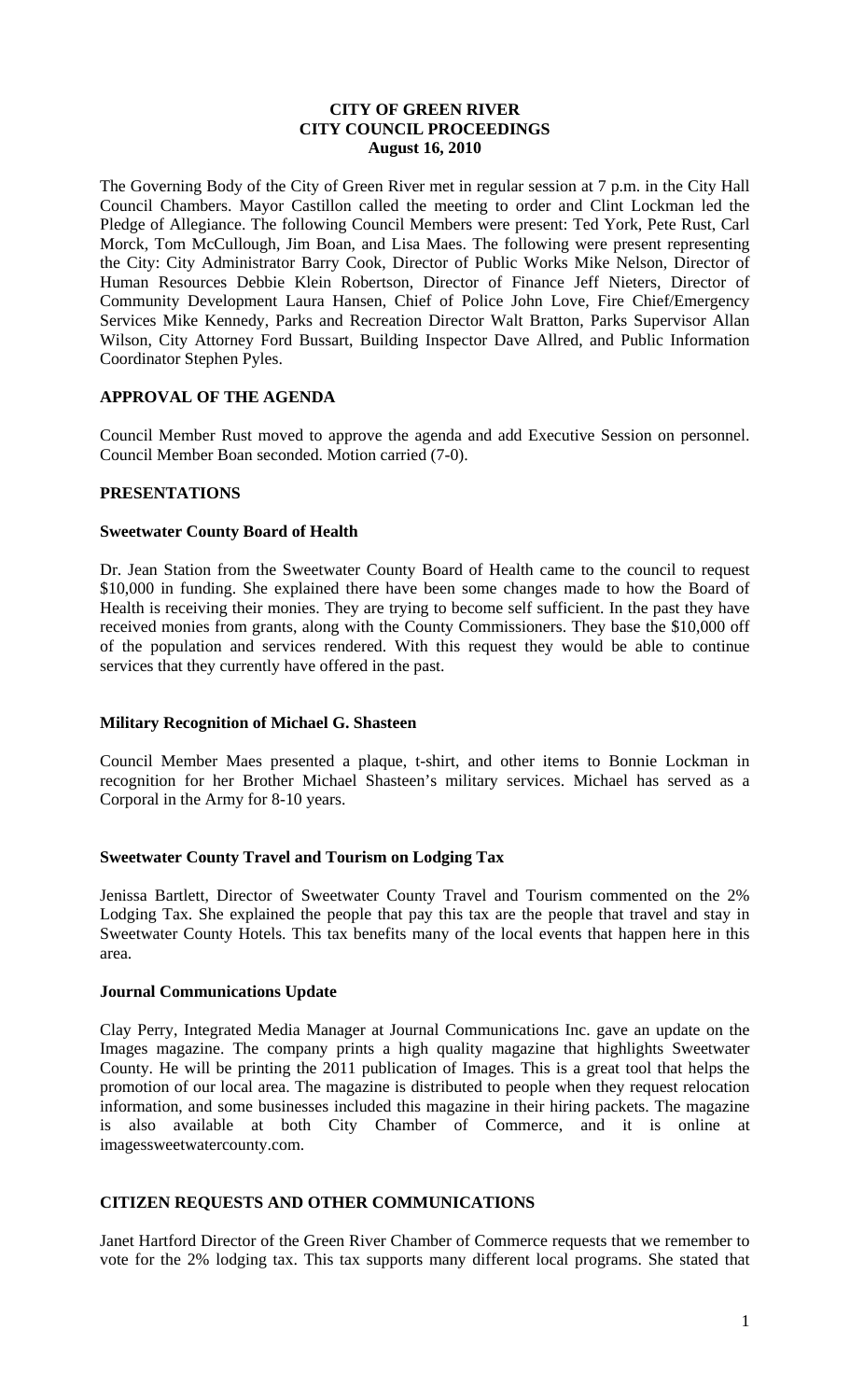there are tickets available for the Cajun Shrimp Boil and she encourages everyone to remember the River Festival on August 20 & 21.

Laura Hansen Director of Community Development invited the public to a meeting on Thursday August  $26<sup>th</sup>$ , 2010 from 6:00 to 8:00 pm at the Sweetwater County Library. The topic at this meeting will be the downtown development and the Green River Main Street Program. Pizza and refreshments will be provided. She reminded everyone about the Farmers Market from 4:00 – 7:00 on Wednesday.

Michelle Hostettler, SWEDA Director gave an update on Illusions Technologies. Illusion Technologies is still planning to locate here in Green River at Western Wyoming Community College Green River Center with 140 jobs on October  $1<sup>st</sup>$  and then possibly increasing to 200 jobs. She stated that the fiber company was the reason for the delay. She is having a meeting with the fiber company to renegotiate the price of fiber. Sidelines restaurant parking lot grant has been submitted. There is a concern over how the Hotel has been struggling. She feels that Sidelines will still be a great addition to our community. Ed Mocolome will be here in Sweetwater County will be hosting a public meeting August 23rd at the Homewood Suites conference room at 5:00 pm. where he will be available to discuss what the citizens feel are our community's strengths, weaknesses, and any concerns. She encourages everyone to attend.

#### **RESOLUTIONS**

**R10-71: A resolution for the governing body of the City of Green River, Wyoming, for support of the continuation of the existing County wide 2% Lodging Tax.**

Council Member Mork moved to approve the resolution. Council Member Boan seconded. Motion carried. (7-0)

#### **R10-72: A resolution for the governing body of the City of Green River Wyoming, to allocate funding for a new dump truck bed.**

Council Member Mork moved to approve the resolution. Council Member McCullough seconded.

Council Member Boan asked where this money was coming from and what line item it was taken from. Mr. Cook reported that this item was being taken from Fleet Maintenance Supply line item and going into Asset Acquisition line item. This is going to be done due to the immediate need of the dump truck bed. Motion carried. (7-0)

### **R10-73: A resolution for the governing body of the City of Green River Wyoming, for**  exercising the City's option to purchase the improvements made under the 6<sup>th</sup> penny excise **tax.**

Council Member Maes moved to approve the resolution. Council Member McCullough seconded.

Gene Smith the City's Representative on the  $6<sup>th</sup>$  Penny Tax Joint Powers Board, explained that there will be monies available to the city from this tax. He reported that amount to the city is larger than originally reported. The city will receive approximately \$1.5 million in October and an additional \$555,000 in January. The city will be restricted on how they can spend the funds. Motion carried. (7-0)

#### **R10-74: A resolution for the governing body of the City of Green River Wyoming, to allocate funding for Utility Division storage building.**

Council Member McCullough moved to approve the resolution. Council Member Maes seconded.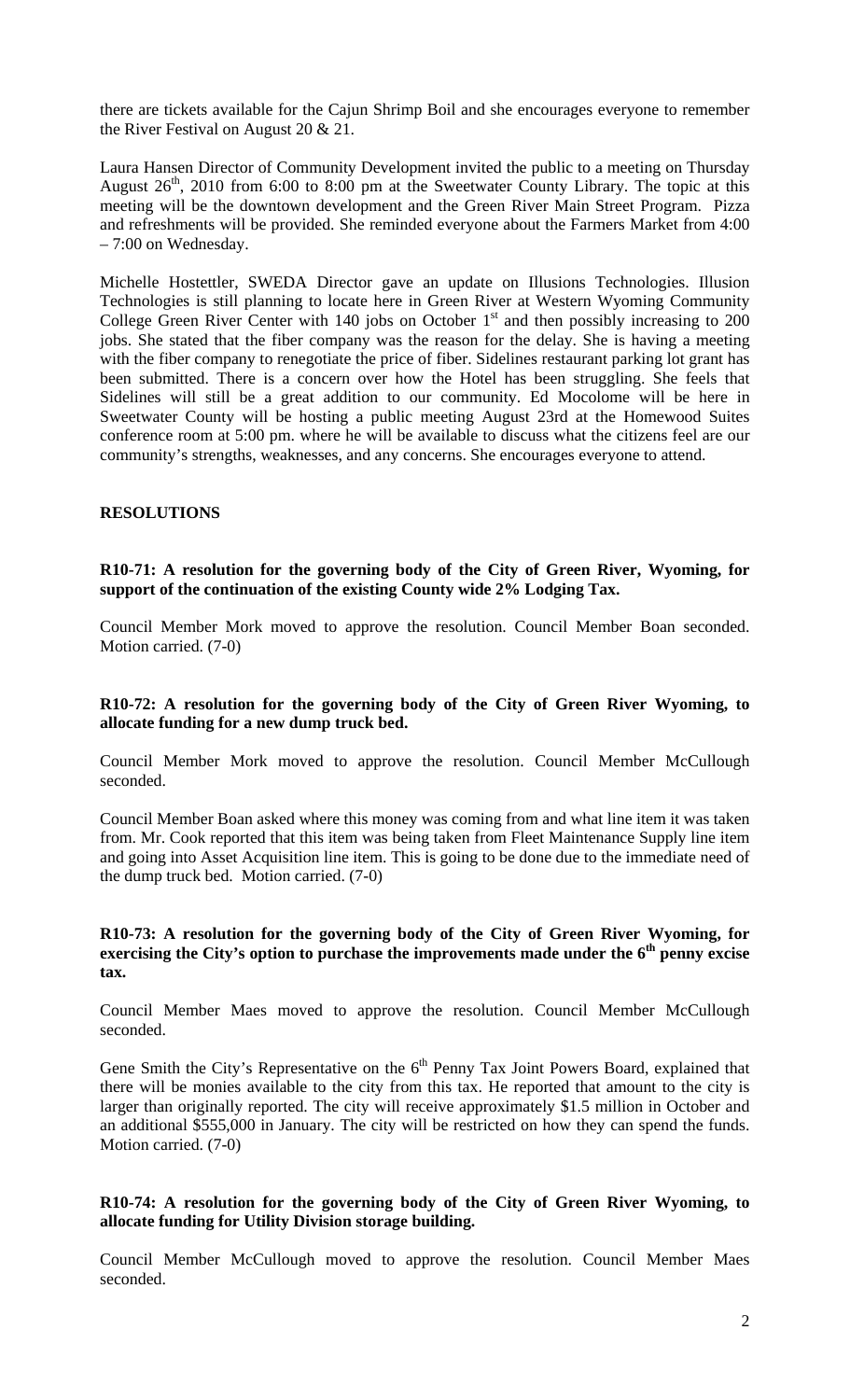Council Member Boan asked why the cost for this building was at \$240,000. Mr. Nelson reported this was a best estimate on what they need. The design has already been done and there will be a few modifications that will need to be done. Motion carried. (7-0)

## **R10-75: A resolution for the governing body of the City of the Green River Wyoming, to amend the schedule of fees to reduce the Senior Citizen Monthly Recreation Pass fee from \$15.00 to \$1.00.**

Council Member Boan moved to approve the resolution to amend the Schedule of Fees to reduce the Senior Citizen Monthly Recreation Center Pass fee from \$15.00 to \$1.00. Council Member Mork seconded.

Council Member McCullough moved to amend the resolution to state seniors 60-64 years of age will still pay \$15.00 a month and the seniors 65 years and older would pay \$1.00 a month. Mayor asked for vote on approving the amended resolution. Motion denied (1-6) with Council Member McCullough voting yes.

Original Motion carried (7-0)

# **COUNCIL ACTION ITEMS**

## **Consideration of the issuance of a catering permit to cater alcohol for the Art on the Green River Festival banquet on August 21, 2010.**

Council Member Mork moved to approve issuance of catering permit. Council Member Maes seconded.

Council Member Rust asked why we are approving out of town catering when there are places that would be able to cater them within our city. Walt Bratton Director of Parks and Recreation replied that the Arts Council voted on Coyote Creek to cater this event. Rust also asked if there was any policy regarding this matter. Mr. Cook replied that our purchasing policy does not state any restriction to buy local. Motion carried. (7-0)

# **Consideration of a deductive Change Order for the Southside Water Improvement Project.**

Council Member Maes moved to approve the deductive Change Order for the Southside Water Improvement Project in the amount of \$1,109.16. Council Member Boan seconded. Motion carried. (7-0)

## **Consideration of an Amendment to the Inberg Miller Agreement for the FMC Road Project.**

Council Member Rust moved to approve the amendment to the Agreement for the FMC Road Project in the amount of \$19,225.00. Council Member McCullough seconded. Motion carried. (7-0)

### **CONSENT AGENDA**

Council Member Rust moved to approve the following consent agenda items. Council Member McCullough seconded. Motion carried. (7-0)

- **Ratification for the water use by Sweetwater County to water the "Run with the** Horses Marathon" route for the River Festival 2010.
- Minutes for July 27<sup>th,</sup> 2010, August  $3<sup>rd</sup>$ , 2010, August  $10<sup>th</sup>$ , 2010.
- Financial Reports and Payment of Bills: Prepaid Invoices  $= $205,801.51$  Outstanding Invoices  $= $599,179.76$ Pre-authorization Payments =  $$825,000.00$  Payroll Expenditures =  $$414,949.46$

# **CITY ADMINISTRATOR'S REPORT**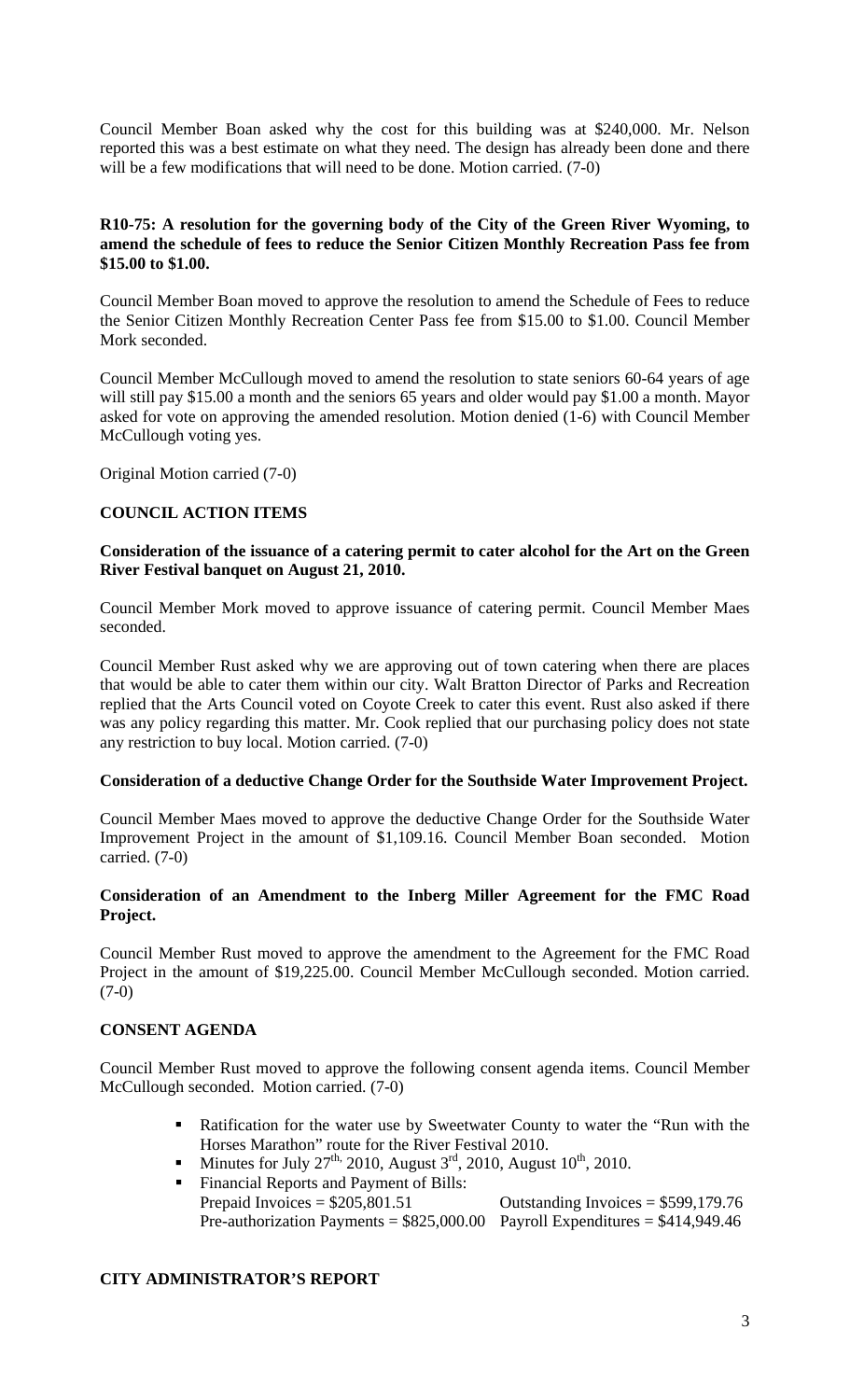Mr. Cook stated that Upland Way will be closed on Wednesday August 18, 2010 for a street cut. He also had forwarded information on the Splash Parks that Council Member Maes requested about the water testing, and the dog issues to members of the City council. He reminds the citizens that there are signs posted that no dogs are allowed at the splash park. A citizen has put in a request for the pavement of New Mexico Street. Mr. Cook states that the City is aware of the need for repairs on streets and will be including those streets in the plans for next years' Capitol Projects.

David Allred, Senior Building Inspector gave an update on the Winters Building. He has sent out letters to the owner of the property notifying them of the Building Permit expiration. He has heard from the owner about the possibility of an interested buyer. Otherwise there has been no contact between the owner and himself. He asked for direction from council. Council would like to have this matter taken care of as quickly as possible. Mr. Bussart replies either the owner tears down the building or the City will, and then bill the owner for it. Council requested Mr. Allred gives owner time to show that there is an interested buyer within 30 days otherwise the City will take the next steps of tearing down the building.

# **CITY ATTORNEY'S REPORT**

Mr. Bussart had nothing to report.

## **MAYOR AND COUNCIL REPORTS**

Council Member Rust said he is disappointed that City funded programs do not request local business in catering. He would like to see a change in the purchasing policy regarding the requirement to buy locally.

Council Member York reminded citizens to go to the River Festival. He also wanted to know if there will be a Kayak Rodeo. Janet Hartford replied there is a Kayak Rodeo and it will be at 12:00 on Saturday 21, 2010. He also reminded everyone to vote in the primaries on Tuesday August 17, 2010.

Council Member Maes asked what happens if the agenda was never voted on. She wanted to know what the legal proceeding is. Mr. Cook referred her to legal counsel. Mr. Bussart apologized for not noticing this and suggests council makes a motion to ratify the agenda unless there is a problem with the agenda and if so they would have to discuss it.

Council Member Boan moved to ratify the agenda from July 20, 2010. Council Member York seconded. Motion carries. (7-0)

Council Member York reported that the budget on June  $15<sup>th</sup>$ , 2010 was never voted on either. Mr. Bussart apologies again for missing this and suggests that the governing body ratify the motion from this meeting also.

Council Member Boan moved to ratify the original motion on the Budget from June 15, 2010. Council member McCullough seconded. Motion carried. (4-3) with Council Members Rust, York, and Maes voting no.

Council Member Boan requested a list of how many senior citizens have purchased monthly and annual passes during the months January through August 2010. Boan asked how to change the law so the commissioners cannot have total control of what effects the cities and towns of the state. Mr. Bussart replied that you would need to amend the statute. To do this you have to have it pass both houses of the Legislator and then have it signed by the Governor. Boan commented on the splash park and the dogs that are leaving messes and tearing it up. He would like to see something being done to change this. He also questioned the smell coming from the Wastewater plant. He did not believe that people were supposed to be able to smell it at any time even when the wind is blowing.

Council Member McCullough had no comments.